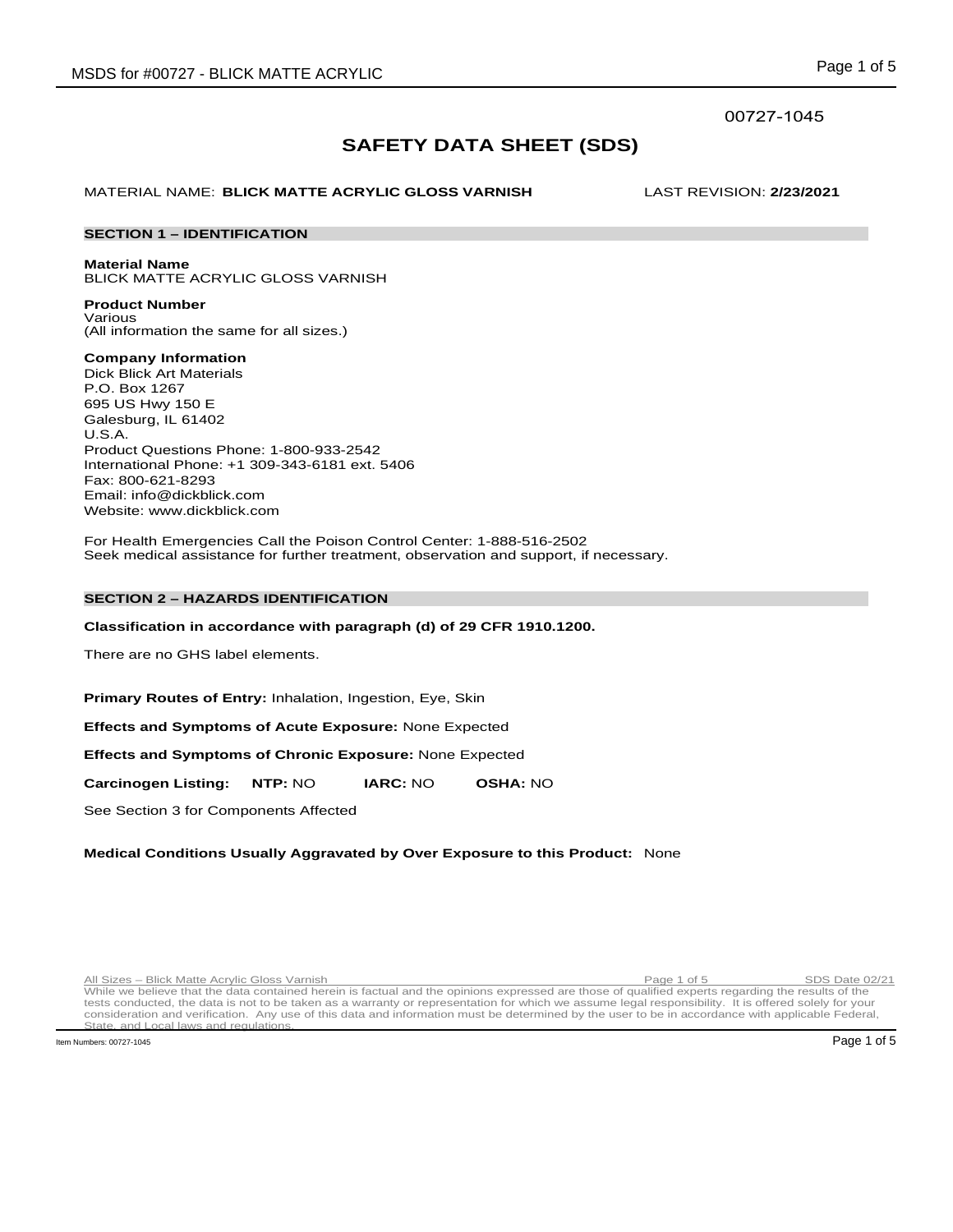# **SECTION 3 – COMPOSITION / INFORMATION ON INGREDIENTS**

| Ingredient        |                                                                                                                                                                                              | CAS# | <b>PEL/TLV</b><br>(MG/M#) | Max<br>% Weight | <b>NTP</b> | <b>IARC</b> |
|-------------------|----------------------------------------------------------------------------------------------------------------------------------------------------------------------------------------------|------|---------------------------|-----------------|------------|-------------|
| <b>NONE</b>       |                                                                                                                                                                                              |      |                           |                 |            |             |
|                   | <b>SECTION 4 - FIRST AID MEASURES</b>                                                                                                                                                        |      |                           |                 |            |             |
| <b>Skin</b>       | Wash skin with soap and water or use a product specifically formulated for water based acrylic<br>removal. If irritation persists seek medical help.                                         |      |                           |                 |            |             |
| Eye               | Check for and remove any contact lenses.<br>Flush eyes up to 15 minutes with water, holding eye lids open.<br>If irritation persists seek medical help.                                      |      |                           |                 |            |             |
| <b>Inhalation</b> | If person is showing adverse effects, remove person to fresh air.<br>Seek medical help if symptoms occur.                                                                                    |      |                           |                 |            |             |
| Ingestion         | Treat Symptomatically.<br>Never give anything by mouth to an unconscious person.<br>Seek medical help if symptoms occur.<br>If swallowed, call your Poison Control Center at 1-800-222-1222. |      |                           |                 |            |             |

Seek medical assistance for further treatment, observation and support, if necessary.

## **Advice to Doctor:**

This product carries the A.P. Seal, conforms to ASTM D4236, and is certified non-toxic by a toxicologist in association with the Art & Craft Materials Institute, Hanson, MA 02341 USA.

| <b>SECTION 5 - FIRE FIGHTING MEASURES</b>    |                                              |  |  |  |  |
|----------------------------------------------|----------------------------------------------|--|--|--|--|
| <b>Flash Point (Method):</b>                 | N/A                                          |  |  |  |  |
| <b>Autoignition Temperature:</b>             | N/A                                          |  |  |  |  |
| Explosion Limits in Air (% by Volume):       | Not Explosive                                |  |  |  |  |
| <b>Extinguishing Media:</b>                  | No Special Media Required                    |  |  |  |  |
| <b>Fire Fighting Procedures:</b>             | No Special Fire Fighting Procedures Required |  |  |  |  |
| <b>Unusual Fire &amp; Explosion Hazards:</b> | Not Combustible                              |  |  |  |  |
|                                              |                                              |  |  |  |  |

# **SECTION 6 – ACCIDENTAL RELEASE MEASURES**

# **Steps to be Taken in Case a Material is Spilled**

Clean up in accordance with all applicable regulations. Absorb spillage with non-combustible, absorbent material. For waste disposal, see Section 13.

Run Sizes – Blick Matte Acrylic Gloss Varnish **Page 2 of 5** Page 2 of 5 SDS Date 02/21<br>While we believe that the data contained herein is factual and the opinions expressed are those of qualified experts regarding the resu tests conducted, the data is not to be taken as a warranty or representation for which we assume legal responsibility. It is offered solely for your consideration and verification. Any use of this data and information must be determined by the user to be in accordance with applicable Federal, State, and Local laws and regulation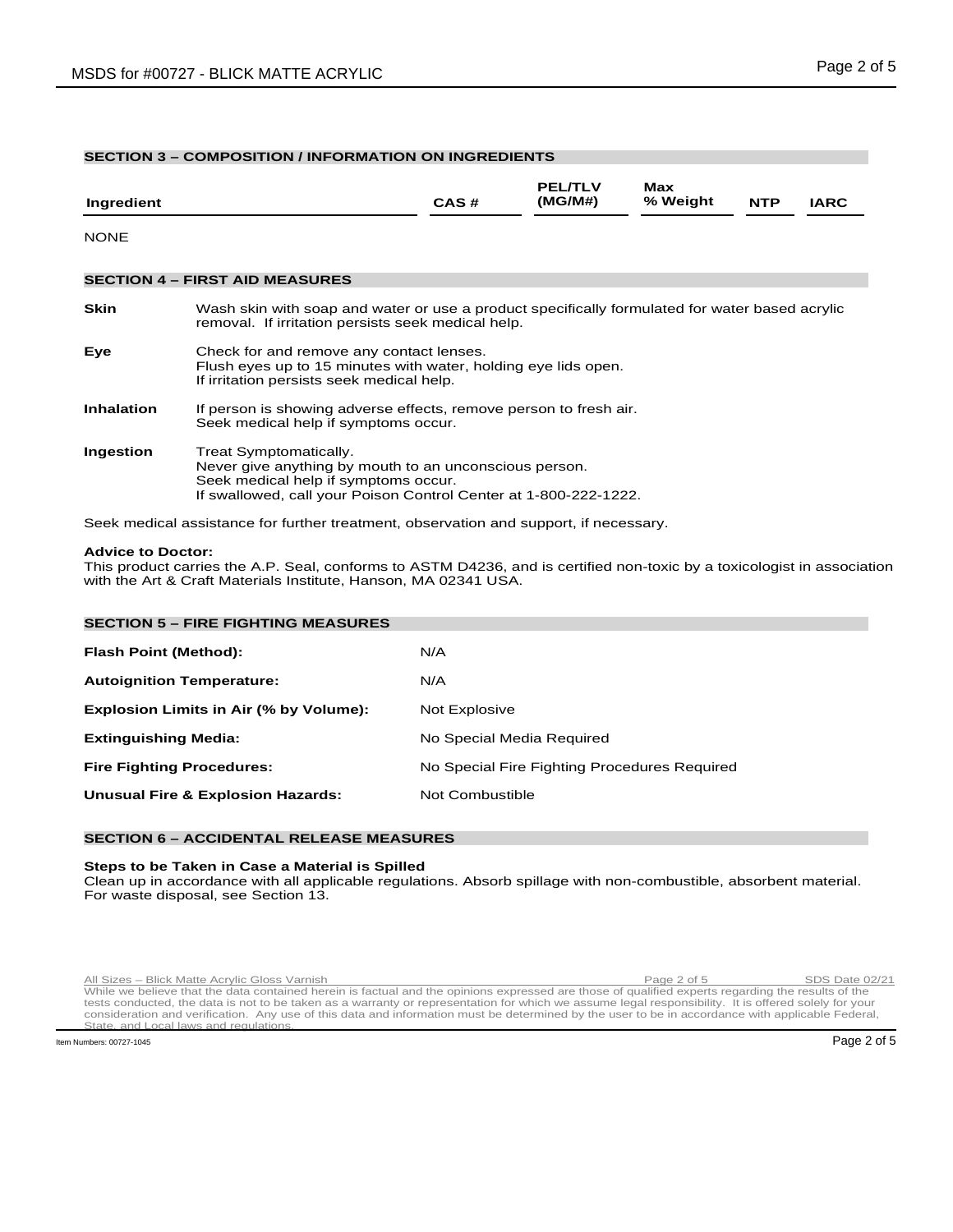- **Large Spills:** Stop the flow of material, if this is without risk. Dike the spilled material, where this is possible. Absorb with dry earth, sand or other non-combustible material.
- **Small Spills:** Mop up or absorb with earth, sand or other non-combustible material and transfer to containers for later disposal. Clean surface thoroughly to remove residual contamination. Never return spills to original containers for re-use.

# **Environmental Precautions**

Avoid discharge into drains, water courses or onto the ground. Use appropriate containment to avoid environmental contamination.

# **SECTION 7 – HANDLING & STORAGE**

# **Precautions for Safe Handling**

Good industrial hygiene practice requires that exposure be maintained below the TLV. This is preferably achieved through the provision of adequate ventilation. When exposure cannot be adequately controlled in this way, personal respiratory protection should be employed.

#### **Storage Requirements**

Store at room temperature; keep from freezing. Recommended storage conditions are between 34° F and 122° F (1° C and 50° C). Store in original tightly closed container.

# **SECTION 8 – EXPOSURE CONTROLS / PERSONAL PROTECTION**

| <b>Respiratory Protection &amp; Special Ventilation Requirements:</b> None needed under normal conditions of use |                                            |
|------------------------------------------------------------------------------------------------------------------|--------------------------------------------|
| <b>Protective Gloves:</b>                                                                                        | None needed under normal conditions of use |
| <b>Eye Protection:</b>                                                                                           | None needed under normal conditions of use |
| <b>Other Protective Equipment:</b>                                                                               | None needed under normal conditions of use |
| <b>Engineering Controls:</b>                                                                                     | None Required                              |

#### **Hygienic Work Practices**

Always observe good personal hygiene measures, such as washing after handling the material and before eating, drinking and/or smoking.

# **SECTION 9 – PHYSICAL AND CHEMICAL PROPERTIES**

**Boiling Point:** N/A **Specific Gravity (H2O=1):** N/A **Specific Gravity (H2O=1):** N/A **Vapor Pressure:** N/A **Vapor Pressure: N/A Specific Vapor Density (AIR=1):** N/A<br>Solubility in Water: N/A

**Reactivity in Water: Non-Reactive** 

**Appearance & Odor:** Milky White Liquid. May have slight ammonia smell.

#### **SECTION 10 – STABILITY AND REACTIVITY**

**Stability (Conditions to Avoid): None Incompatibility (Materials to Avoid): None None Incompatibility (Materials to Avoid): 38 Compatibility (Materials to Avoid):** None<br> **Hazardous Decomposition Products:** None **Hazardous Decomposition Products**: None **Hazardous Polymerization Products:** 

Rum Sizes – Blick Matte Acrylic Gloss Varnish **Page 3 of 5** Page 3 of 5 SDS Date 02/21<br>While we believe that the data contained herein is factual and the opinions expressed are those of qualified experts regarding the resu tests conducted, the data is not to be taken as a warranty or representation for which we assume legal responsibility. It is offered solely for your consideration and verification. Any use of this data and information must be determined by the user to be in accordance with applicable Federal, and Local laws and regulation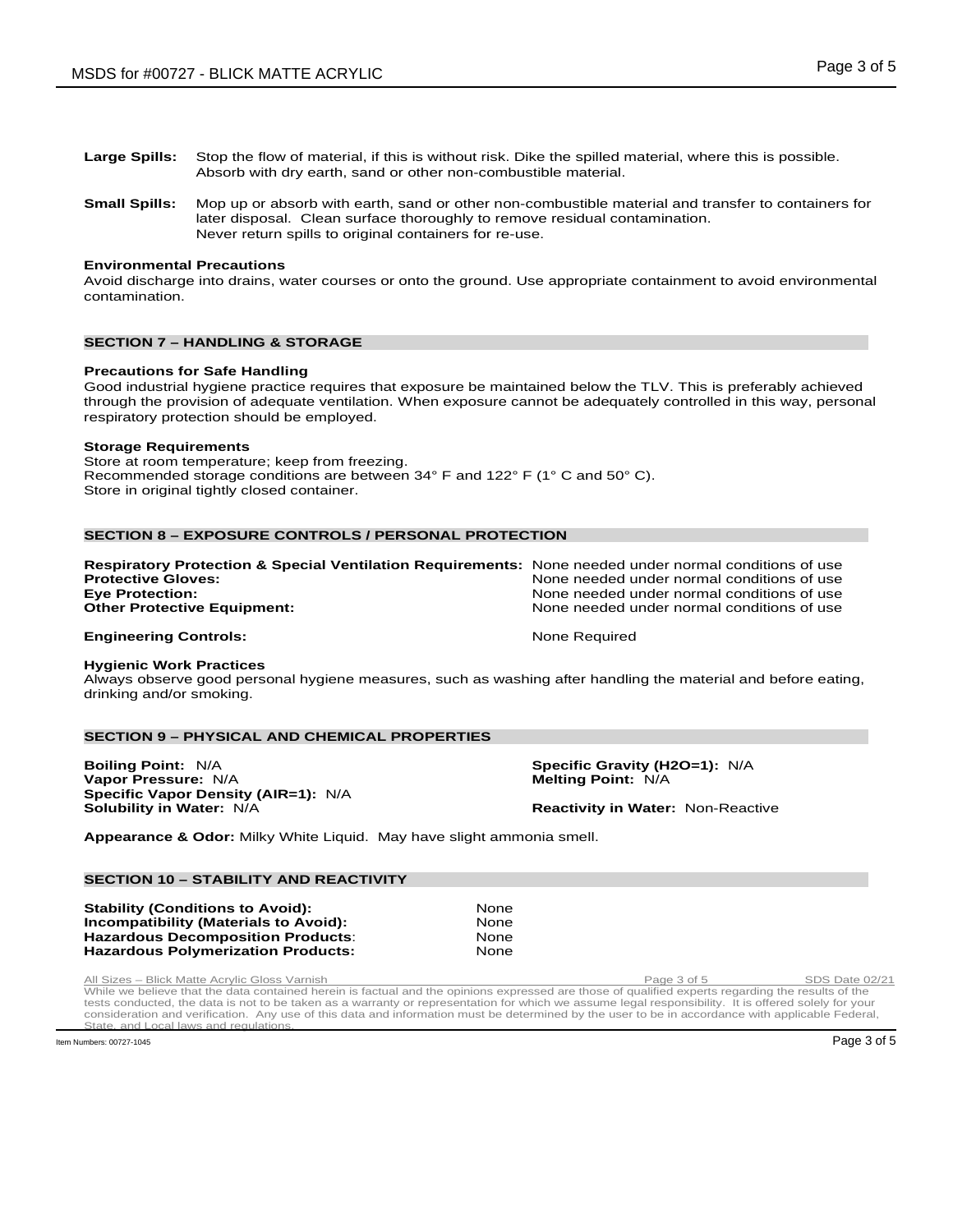#### **SECTION 11 – TOXICOLOGICAL INFORMATION**

**Acute Effects Associated with the use of this material:** None Expected The summated LD50 is 50000 mg/kg. The summated LC50 is 99999 mg/cubic meter.

This product is not considered to be a known or suspected human carcinogen by NTP, IARC or OSHA (see section 3)

# **SECTION 12 – ECOLOGICAL INFORMATION**

#### **Ecotoxicity**

The product is not classified as environmentally hazardous. No harmful effects known other than those associated with suspended inert solids in water.

#### **SECTION 13 – DISPOSAL CONSIDERATIONS**

**RCRA Hazard Class (40 CFR 261):** This product is not classified as hazardous waste.

#### **Waste Disposal Method**

Dispose of in accordance with International, Federal, State and Local regulations.

# **SECTION 14 – TRANSPORTATION INFORMATION**

**U.S. DOT (49 CFR 172.101):** This product is not a hazardous material as classified by CFR 172.101.

#### **SECTION 15 – REGULATORY INFORMATION**

#### **US Federal Regulations**

Contents of this SDS comply with OSHA Hazard Communications Standard 29 CFR 1910.1200 EPA SARA TITLE III Chemical Listings:

| Section 302.4 Extremely Hazardous Substances (40 CFR 355): | None |
|------------------------------------------------------------|------|
| Section 313 Toxic Chemicals (40 CFR 372):                  | None |

#### **International Regulations**

#### **Canadian WHMIS:**

This product is a controlled product under Canada's Workplace Hazardous Materials Information System. It contains the following toxic or highly toxic materials: Propylene Glycol

#### **Supplemental State Compliance Information**

#### **Under CPSC's consumer product regulations (16CFR1500.3 and 150014), this product has the following required acute and chronic hazard labeling:** None

Run Sizes – Blick Matte Acrylic Gloss Varnish **Page 4 of 5** Page 4 of 5 SDS Date 02/21<br>While we believe that the data contained herein is factual and the opinions expressed are those of qualified experts regarding the resu tests conducted, the data is not to be taken as a warranty or representation for which we assume legal responsibility. It is offered solely for your consideration and verification. Any use of this data and information must be determined by the user to be in accordance with applicable Federal, State, and Local laws and regulation